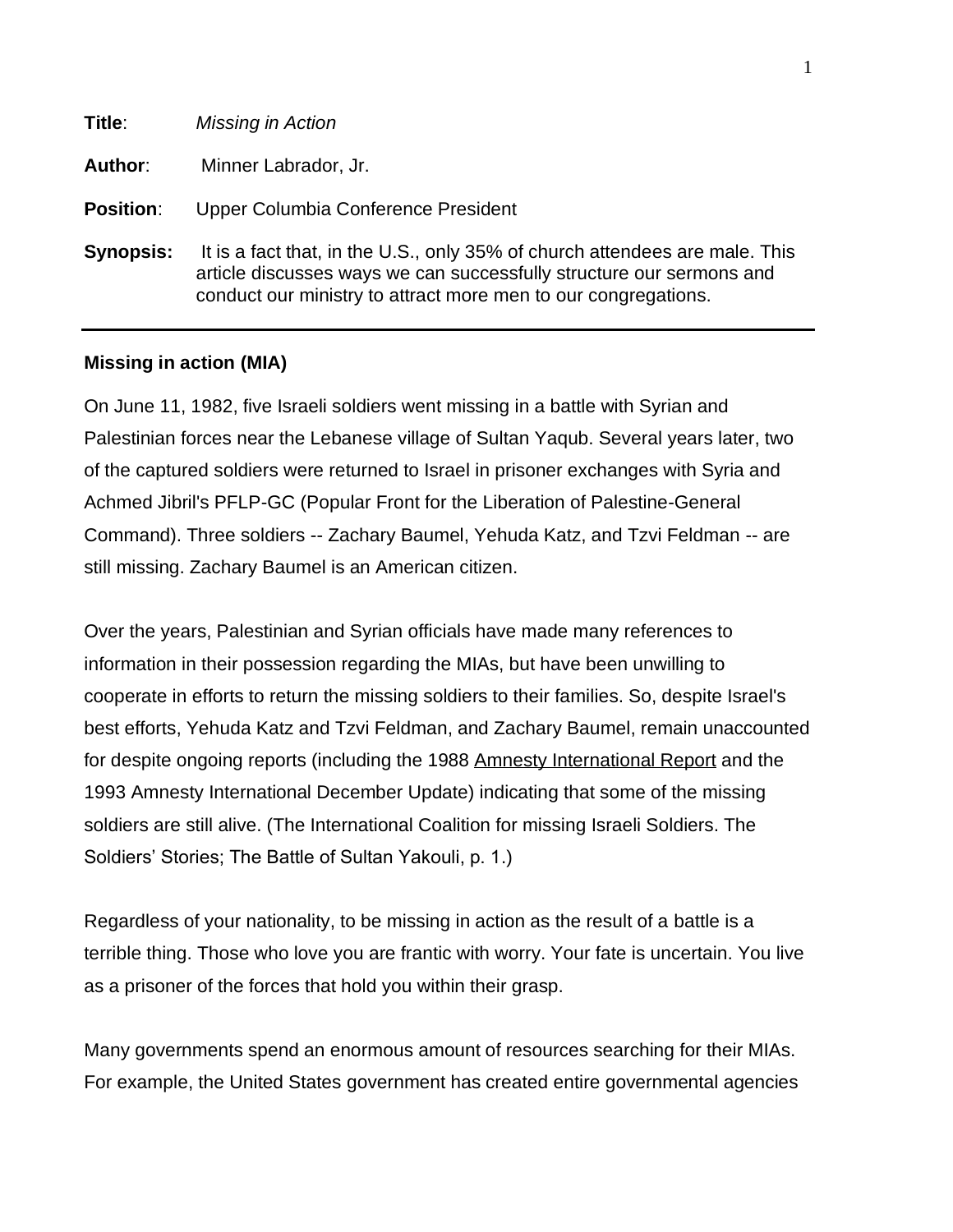to continually search for the 88,000 Americans missing in action—78,000 from World War II and 10,000 from all other conflicts. (Department of Defense Web Site) Indeed, the United States has created a special Joint POW/MIA Accounting Command as well as an Armed Forces DNA Identification Laboratory especially for the purpose of identifying MIAs' remains.

# **Missing in action—from church**

But as terrible as physically missing in action is, there is another battlefront where men are missing in action. And, those who love them are frantic with worry. Their fate is uncertain. They live as a prisoner of the forces that hold them within their grasp. These are the men who are missing from our churches.

While the worst that can happen to a MIA in this world is physical death, the fate of the MIAs in the spiritual world is eternal death—and that should be a great concern for all of us pastors. As spiritual leaders, we should be just as concerned for the men who are *spiritual* MIAs from our churches as the world governments are for the men who are *physical* MIAs from their countries.

And, the research is very clear. Men are missing in record numbers from our churches. Take, for example, the research from the United States-based Barna Group. Every year, The Barna Group explores the state of Americans' faith, examining various facets of people's spiritual activity, faith identity, commitment and religious perspective and publishes the information in research documents and on the Internet. You may access this information via [www.barna.org.](http://www.barna.org/)

Barna research points out that just thirty-five percent of men in the United States attend church weekly. In Europe it is five percent. Furthermore:

- Women are more likely than men to be born again: 49% of women have accepted Christ as their savior, compared to 41% of men. (2006)
- Women are 55% of the adult born again population. (2006)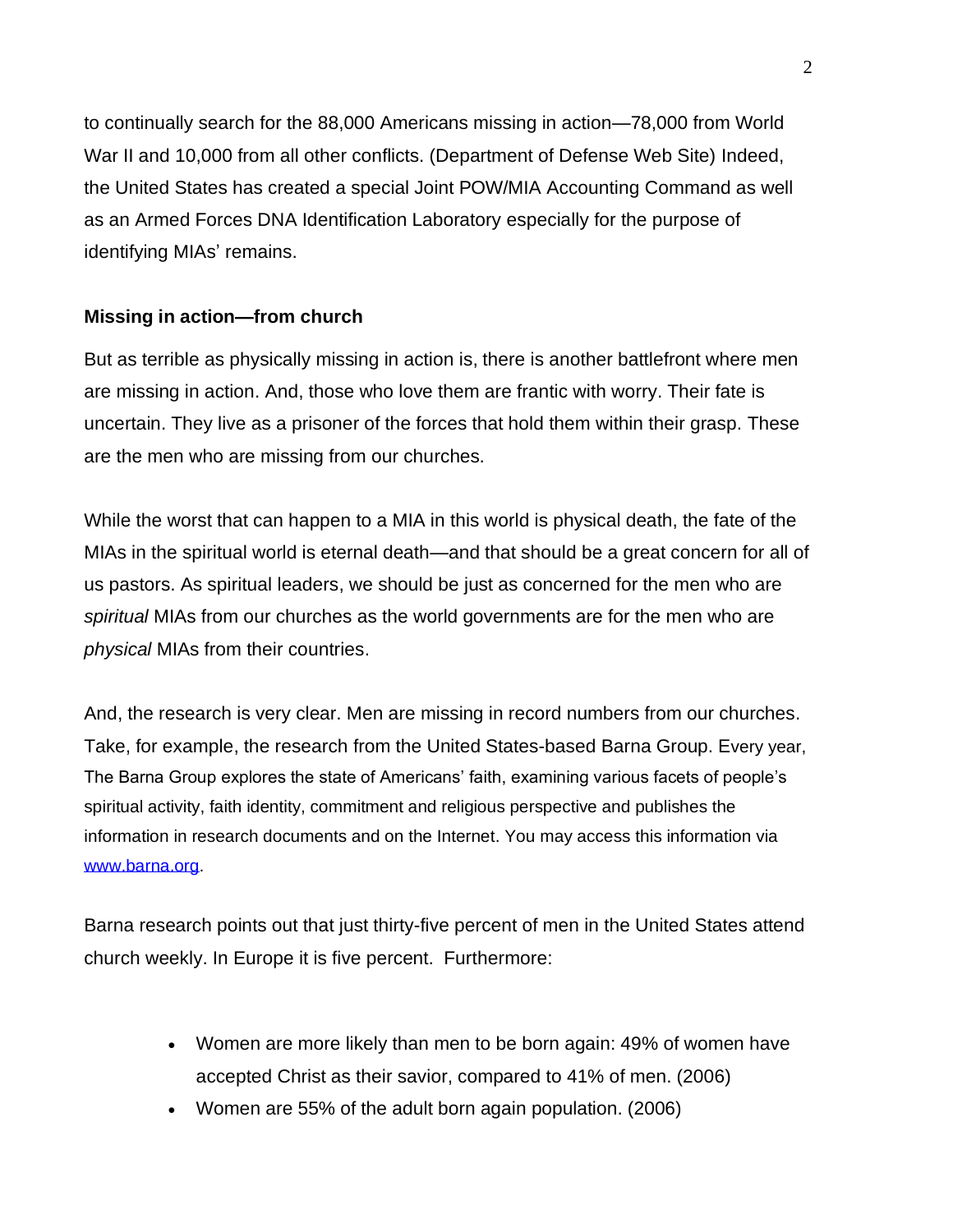- Women are more likely than are men to believe that the Bible is totally accurate in all of its teachings. (55% versus 41%). (2006)
- Women are more likely than are men to believe that God is the allpowerful, all-knowing, perfect creator that rules the world today (78% to 64%). (2006)
- 74% of women compared to 64% of men say that their faith is very important to them. (2006)
- 68% of women describe themselves as "deeply spiritual" compared to 55% of men who say that "deeply spiritual" describes them accurately. (2006) (From Barna Website. June 7, 2007.)

Furthermore, all churches are facing the crisis of missing men in their congregations. The United Methodist Church Web Site, for example, stated statistics on attendance for the year 1999. They noted that in 1999 there were about 875,000 women in attendance at church every weekend to 248,000 men. They consider this lack of men enlisted in God's work a serious problem to the healthy existence of Methodist churches. I agree.

The absence of men from the churches of the United States, as well as other countries will have serious consequences. This absence:

- Eliminates male role models to youth
- Stifles the flow of tithes and offerings
- Creates a marked gender gap that results in an imbalance of spiritual leadership in the church
- Fosters a decidedly feminine 'feelings-oriented' in-church environment that isn't Biblical

An enormous amount of research has been done about why men, in every denomination, in every age group, and in every country, do not equal the church attendance of women. Gender debates abound! Many theories are argued. But philosophy will not fill our pews with a healthy ratio of men to women and give us the literal man-power we need to vigorously pursue God's mission in the world! So, I believe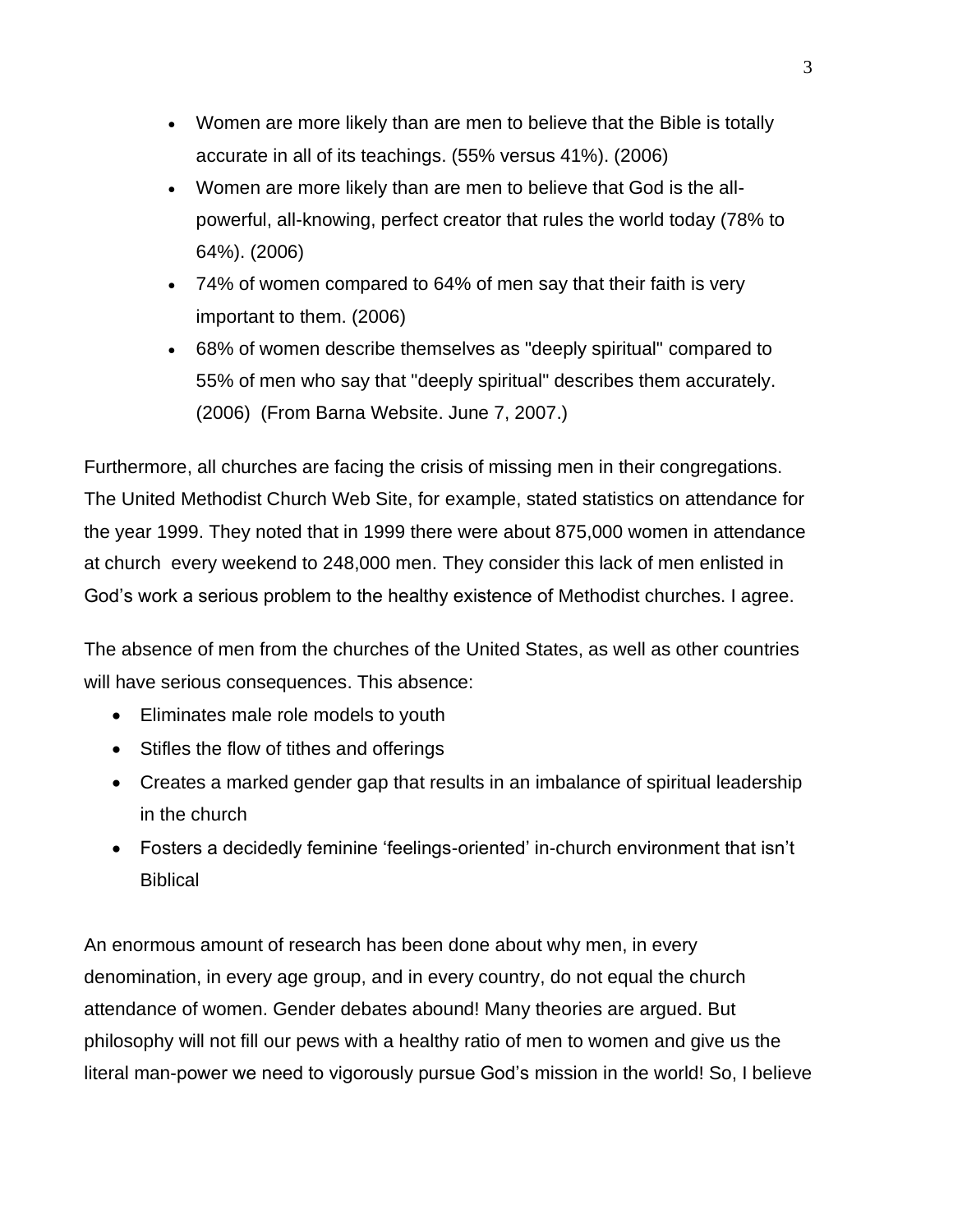that it is up to us, the pastors, to find ways to minister to this vast audience of missing men in all of our congregations, in every country.

Perhaps I should say right here that I am not seeking to bring men into our congregations in order to eliminate women. I have no quarrel with the role of women in the church. In some countries, where the majority of men went to war, without women, many churches would have ceased to exist. So I am not seeking to lessen the enormous and consistent contribution that women make to the work of the Lord. In fact, in the church that I pastor, I am impressed by the women who are not afraid to lead. God needs women in His church, with all their spiritual gifts and talents. However, in order for our churches to become a vital force for God in today's secular world, he also needs an equal number of men! For this reason, it is imperative that we ministers begin to study the spiritual MIA phenomenon and understand the different dynamics between men and women worshipers. Once we understand the dynamics, we can deliberately design ways to attract and keep men as an integral and active part of our congregations.

#### **Women like church, men like football**

If we want to draw men into our congregations, we need to understand that men and women are socialized differently. This produces a difference in dynamics, I believe, that results in whether or not a person attends and/or participates in church.

For example, women, in general, have been taught interdependence, obedience and caring for others. They learn to be nurturers. Women, therefore, love relationships even women who are high-powered business women, love relationships.

For many women, relationships are more important than food, drink, housing, fame or fortune. Many would 'stand by their man' as the Dolly Parton song says, regardless of deprivation, so long as they felt the relationship with 'their man' was warm and loving. So, when you and I stand in the pulpit and preach that 'every person should have a personal relationship with Jesus,' women immediately identify with that concept and are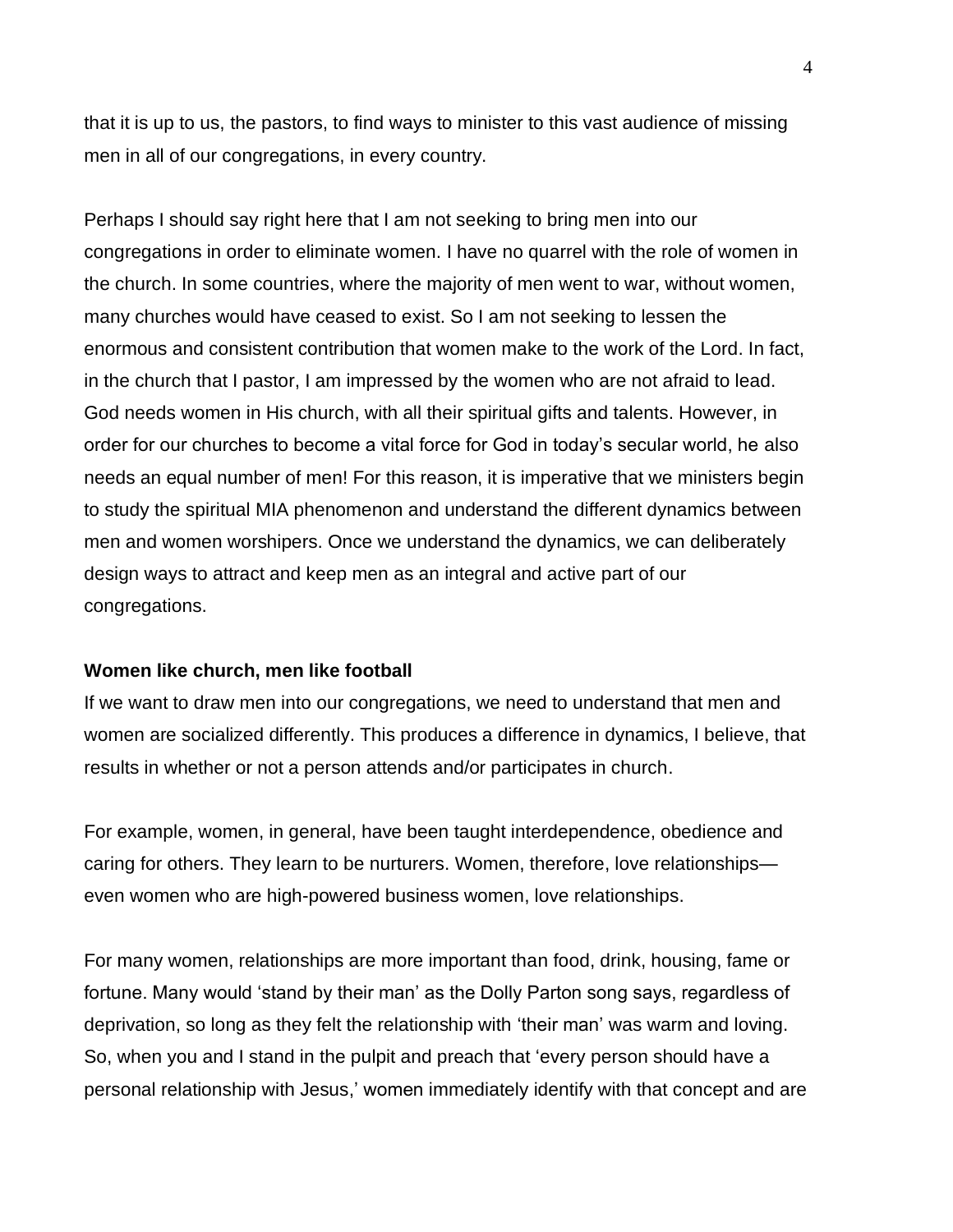first down the aisle to an altar call. This is not a put-down to woman. The Biblical record indicates that Jesus appreciated these traits of character in the women around Him. Even though it was culturally shocking, Jesus accepted that Mary washed His feet with her tears and dried them with her hair. He understood the dynamics of the female heart. And, this female trait is a good one . . . for women.

Men, on the other hand, generally have been taught independence and self-reliance. When you and I preach to men about having a 'personal relationship with Jesus,' most simply do not identify with the concept. To a man, having a 'relationship' means action! This may explain why tough, earthy, working men rarely come to church. It may explain why high-achieving alpha males who are risk-takers, visionaries and fun-loving adventurers are rarely in our pews. And, as we prepare our sermons each week, we need to consider exactly what message we are sending through our microphone to the ears of our male listeners. Where, for example, did Jesus say to have a 'relationship' with Him? No, Jesus said, "Follow Me and I will make you fishers of men!" *Action*!

There's nothing passive about Jesus' instructions! And those big, burly fishermen on the Sea of Galilee jumped up and followed Jesus! *Action*! No wonder men would rather hunt or fish or play sports. No wonder many countries broadcast races, wrestling, boxing, football, soccer and other activities on their national television channels. *Action*! Television producers around the world understand that men will be where the action is!

To miss the fact that men need action is to miss what it means to be male. And, to forget this when we're preparing a sermon or conducting a church board meeting is to continue to promote the status quo gender gap with services that are sixty-five percent women and thirty-five percent men. For the health of our congregations, the work of the Lord and the future of our churches, we need men!

## **Ministers can change the dynamics**

I believe it is time that both women and men who have been called to the ministry to understand the spiritual needs of men and change the dynamics of how we minister as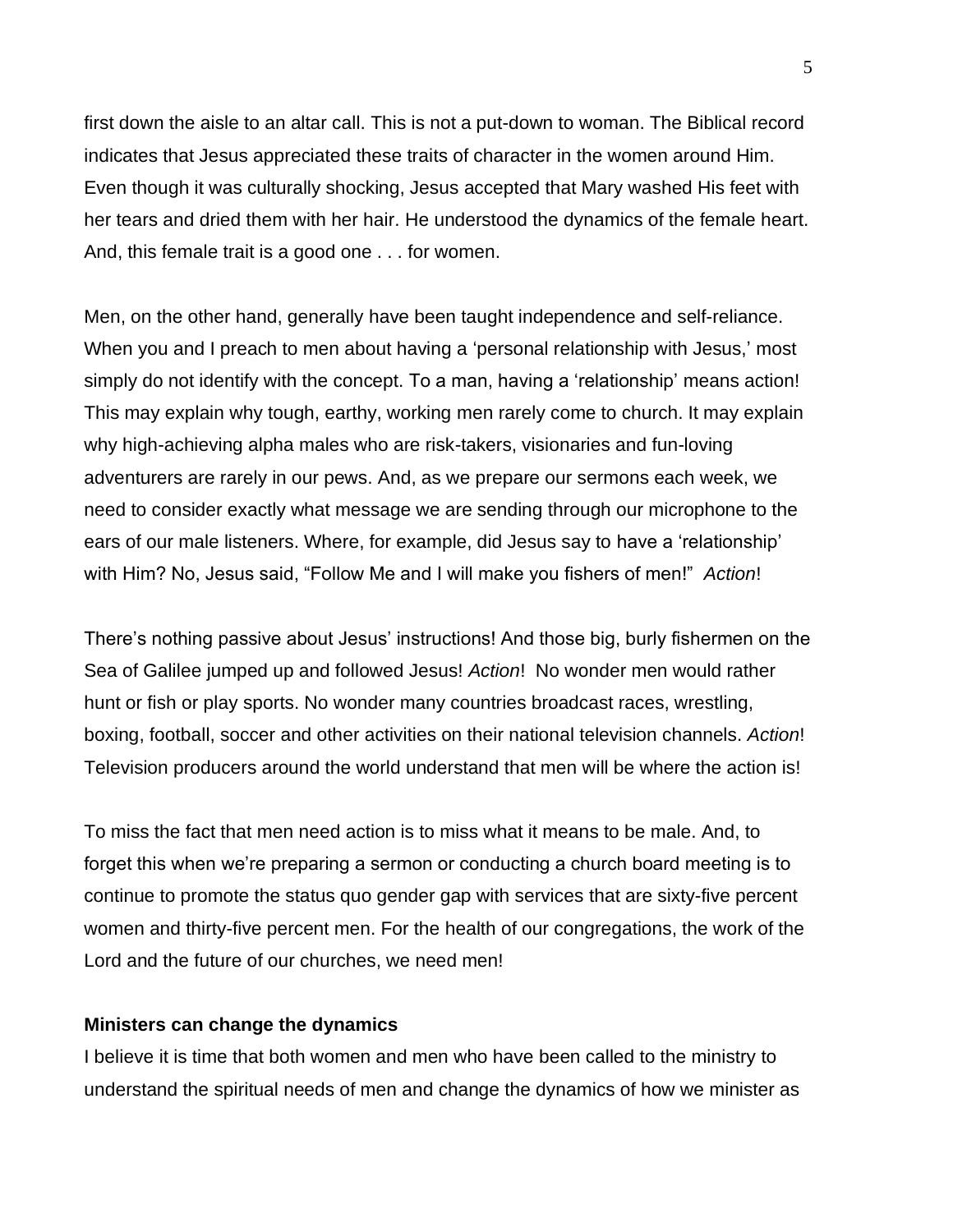well as how we write and preach our sermons. It is time to become bold and passionate in seeking to draw men to the Lord with a vision for God that is breath-taking. We need to preach sermons that will challenge men to action for the gospel of Jesus Christ! This is impossible unless we, ourselves, are burning with a desire to advance the cause of Jesus Christ throughout the world. And, whether we are male or female, we must set the example as ministers of action if we wish to change the dynamics of our congregations.

I've heard, and preached, many sermons admonishing my congregation to be more loving, dependent, supportive, kind, patient and feelings-oriented. I no longer preach those types of sermons. Once I caught a glimpse of the real Jesus, Jesus the man, a man of action, I began to intentionally represent him more accurately in the pulpit as well as in our church activities that involve men. As a result, I have seen a rewarding increase in male attendance.

Here are some of the dynamics that have worked for me.

#### **Sermons:**

• I purposefully stress Jesus as the Bronzed Man of Galilee as a powerful leader of men. I stress Jesus' care and love for women and children but challenge the men of my congregation like this: "Jesus said, 'No one having put his hand to the plow and looking back is fit for the kingdom of God." (Luke 9:57-62) In other words, "Do you have what it takes? Are you fit to follow Jesus?" Challenge the men to action! Jesus was not passive. He daily confronted the religious order, the status quo, and the hypocrisy of the Jewish rulers. He walked on water, cast out demons, healed the sick and raised the dead. Jesus is powerful, bold, courageous, and dangerous to complacency, confident and, above all, balanced in all aspects of life. In no way was Jesus a wimp. Help the men of your congregation to get to know Jesus as a role model for *real men!*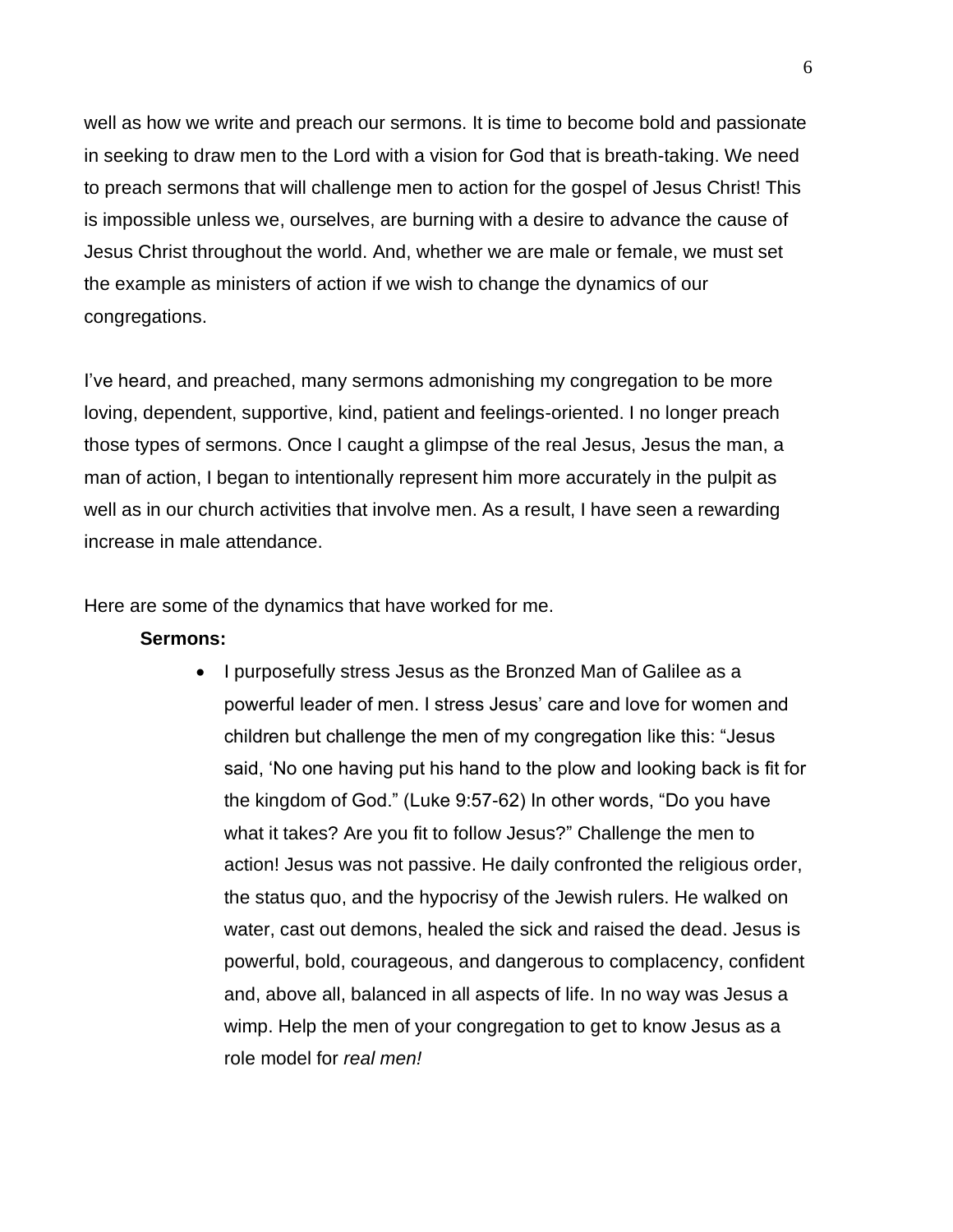- Whenever I preach the 'Lamb,' I always preach the 'Lion' from the tribe of Judah who rides a white horse with a bow in his hand. Men want to follow a King, not a lamb. And, following a lamb is no longer an understandable societal metaphor as it was in Biblical times. Some languages in the world do not even have a word for 'lamb' or 'sheep.' The Inuit language is one example.
- I search for and use stories of honor, respect and integrity to stir the male heart. Men are challenged by illustrations of sacrifice both in times of war and for the faith. I try to build a passion for action in the cause of God. Some books that have been helpful in the United States include Foxes *Book of Martyrs*, *Jesus Freaks* and *Stories for a Man's Heart.*
- I use current local, national or international sports events in my sermons that appeal to men, especially if it is a sport's star or coach who has declared his love for God. Ministers who have no 'worldly knowledge' of sports, who play no sport, who are isolated from the world of men in their city, state or country, who have no knowledge of the names of local heroes, who have no idea how the local men entertain themselves, will have little connection with the men in their congregations. Here's a word of advice to both women and men pastors: take time to learn who won the local, regional and national sports events of your country! Take time to learn about your current national 'stars.' In the United States, I make sure I know who won the national golf, tennis, and racing events. I use these events as sermon illustrations.
- Male directed words are intentionally used during sermons. Words like competence, power, proving oneself, results, success, competition, and so forth.
- I employ technology such as videos and on-screen graphics to illustrate sermons. Men learn best by the use of visual aids and by observation. Sitting idle and passive in a pew while a minister 'lectures'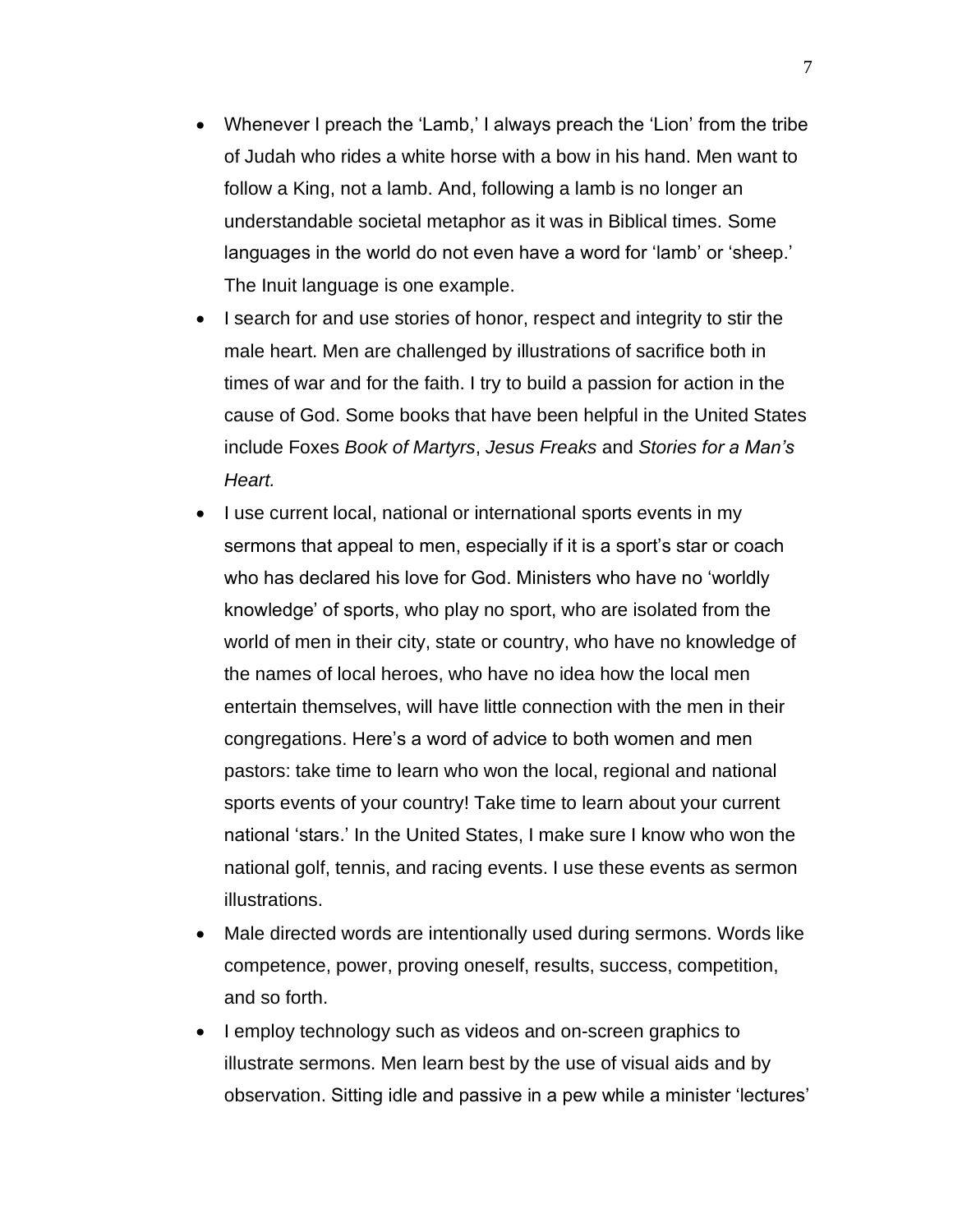is terribly boring to a man of action. To bring back our spiritual MIAs into our congregations, our sermons must be alive and dynamic!

## **Activities**

- When activities are planned for men, never include exercises that make the male spirit uncomfortable. Don't ask men to sit in a circle, hold hands, share their feelings or read publicly. These activities embarrass most men.
- Outdoor meetings are super effective. Weekend outings such as camping, white water rafting, skiing, baseball and football games, tennis and golf are how men bond. Never think you are wasting your ministerial time by spending it in one of these activities with the men of your congregation. It may be the best witnessing you ever do!
- Play hard with the men . . .and pray even harder with them---in that order. Let the men of your congregation know that you are a *praying* as well as a *playing* pastor.
- Take every opportunity to arrange excursions to soccer, baseball, football, hockey and basketball games. Rodeos and bull-riding competition, the races and rock-climbing are just a few of the activities that the men of your congregation will enjoy. Then use these opportunities to praise God for health and fellowship and for each man present.
- Men do better with projects that have an 'end' date. Stay away from never-ending programs. This is why weekly meetings such as 'prayer meeting' generally dwindle and die---they are never ending. Instead, run a series of programs that have a start and stop date. Allow men to challenge the purpose and efficiency of your projects and programs. Men like to tinker to make things better and faster. Don't be threatened by their questions or suggestions.
- Always publicly recognize a man's accomplishments and contributions. Brag on them!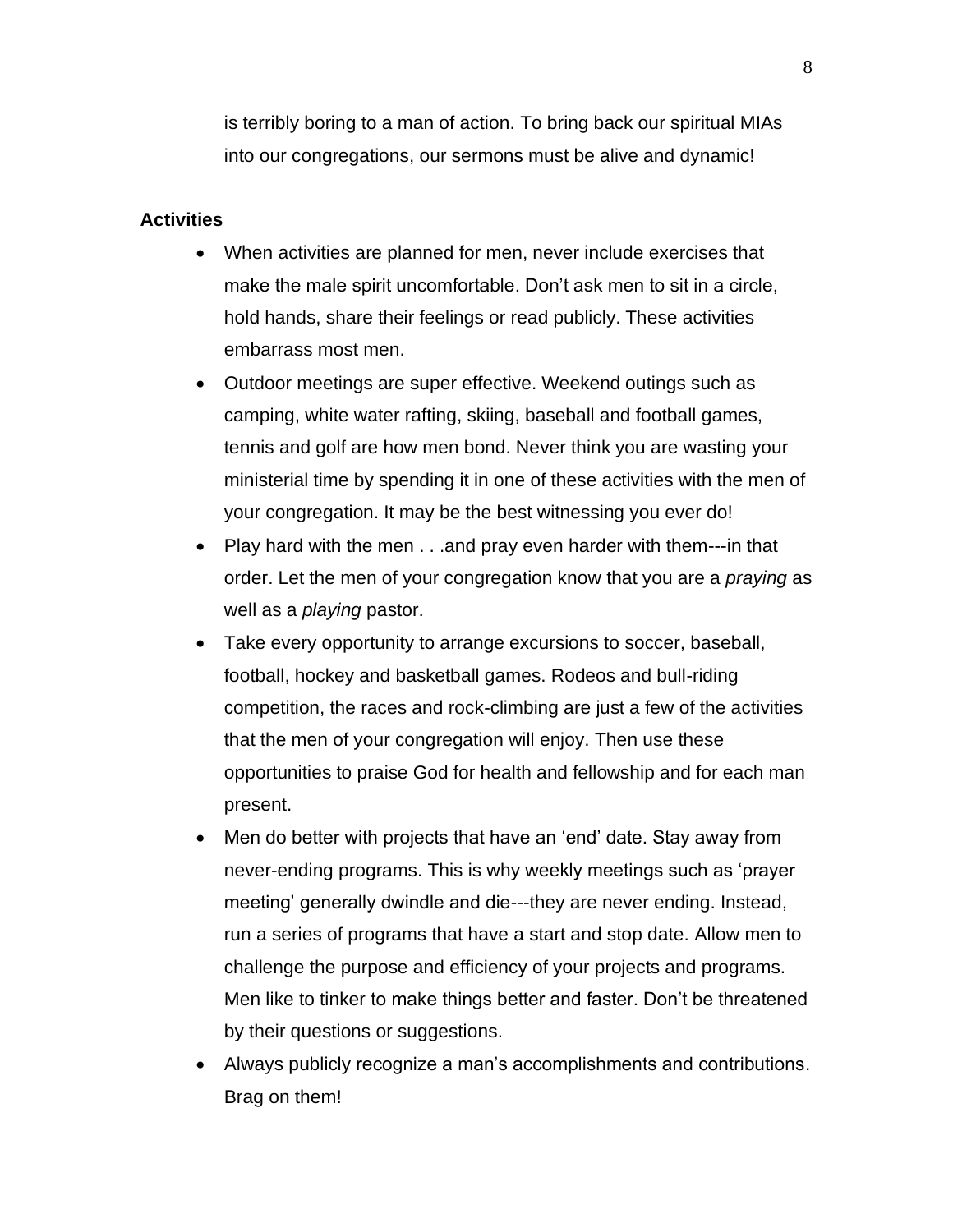- Communicate your vision, purpose and goals regularly as you fellowship with men. Men like to know where they are going and why they are going there!
- Model what a godly man looks like and acts like. Men and boys learn by observation and men follow a leader, not a program. Be the godly leader they can follow.
- Live what you believe in front of the men—without ever being course or rough in word or deed. Ride your motor cycle to church, take that convertible out of the garage and drive it to church. Put those old baseball trophies on your desk at the church. Take that mountain bike to a men's outing where other men can join you in a ride.

## **Conclusion**

An enthusiastic effort to reach the men in our congregations will facilitate congregational growth. In fact, research shows that men have a greater impact than children and women on a families church attendance. One study shows that when a child comes to church about seventeen percent of the time the family will follow. When the mother comes to church about thirty percent of the time the family follows. But when the father comes to church about ninety-three percent of the time the family follows. (Promise Keepers at Work [Colorado Spring. Focus on the Family, 1996. 111])

It is time that we pastors make an all-out effort to bring our men who have been spiritual MIAs back to church. Our challenge is to preach and administer our churches so that men will understand that 'real men' go to church. We want them to learn to know the only 'real man' who ever lived. Then, as sons of the Most High God, men will find a brotherhood within the church from which they may draw their identity and where their church experience will have eternal significance. When that happens, we will fill our pews with both women and men and the cause of God will be greatly strengthened.